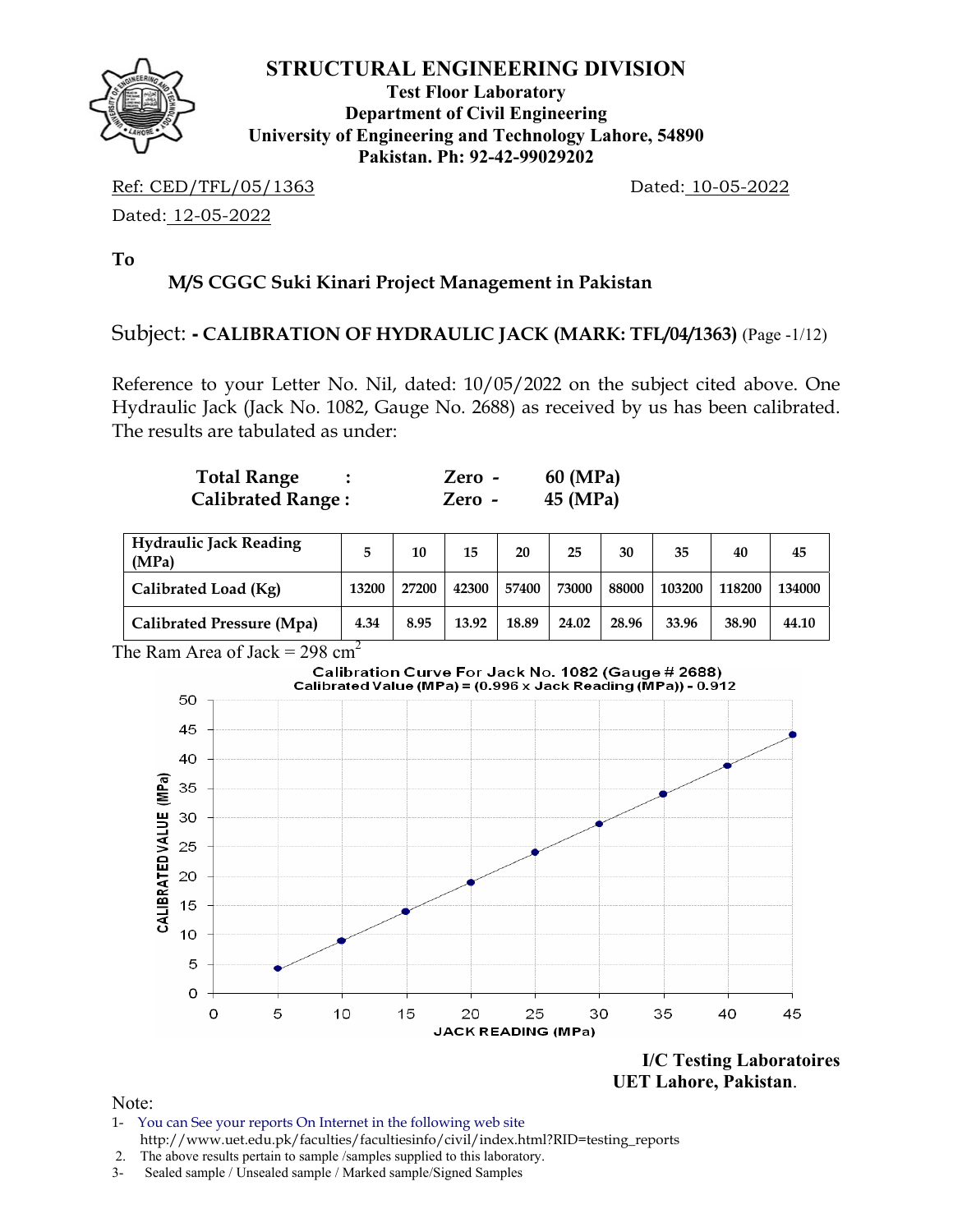

**Test Floor Laboratory Department of Civil Engineering University of Engineering and Technology Lahore, 54890 Pakistan. Ph: 92-42-99029202** 

Ref: CED/TFL/05/1363 Dated: 10-05-2022

Dated: 12-05-2022

**To** 

# **M/S CGGC Suki Kinari Project Management in Pakistan**

#### Subject: **- CALIBRATION OF HYDRAULIC JACK (MARK: TFL/04/1363)** (Page -2/12)

Reference to your Letter No. Nil, dated: 10/05/2022 on the subject cited above. One Hydraulic Jack (Jack No. 1082, Gauge No. 3942) as received by us has been calibrated. The results are tabulated as under:

| <b>Total Range</b>       | Zero -   | 60 (MPa) |
|--------------------------|----------|----------|
| <b>Calibrated Range:</b> | $Zero -$ | 45 (MPa) |

| <b>Hydraulic Jack Reading</b><br>(MPa) |       | 10    | 15    | 20    | 25    | 30    | 35     | 40     | 45     |
|----------------------------------------|-------|-------|-------|-------|-------|-------|--------|--------|--------|
| Calibrated Load (Kg)                   | 15400 | 30400 | 45800 | 60600 | 76000 | 91200 | 106200 | 121400 | 136800 |
| Calibrated Pressure (Mpa)              | 5.07  | 10.00 | 15.07 | 19.94 | 25.01 | 30.01 | 34.95  | 39.95  | 45.02  |

#### The Ram Area of Jack =  $298 \text{ cm}^2$



**I/C Testing Laboratoires UET Lahore, Pakistan**.

- 1- You can See your reports On Internet in the following web site http://www.uet.edu.pk/faculties/facultiesinfo/civil/index.html?RID=testing\_reports
- 2. The above results pertain to sample /samples supplied to this laboratory.
- 3- Sealed sample / Unsealed sample / Marked sample/Signed Samples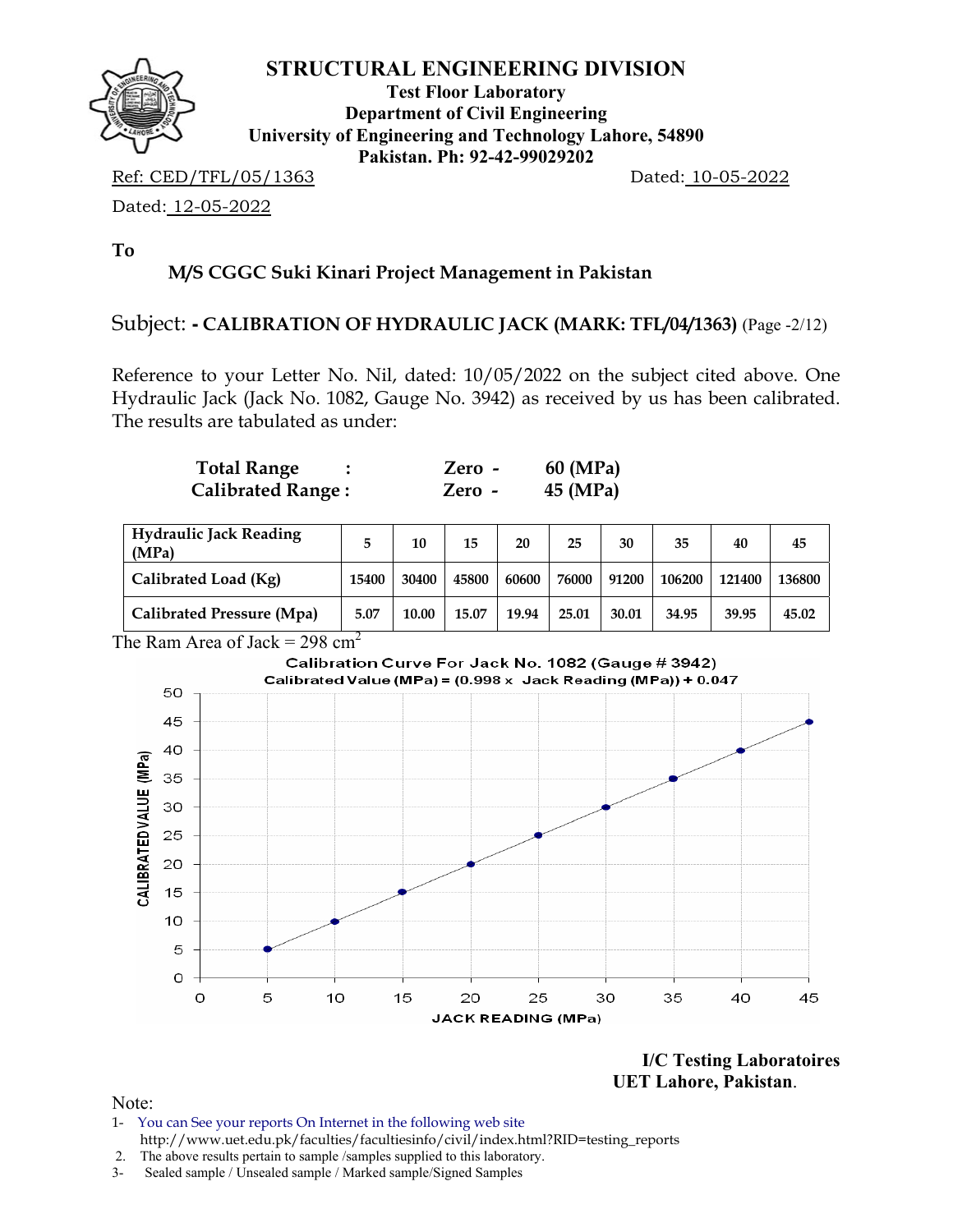

**Test Floor Laboratory Department of Civil Engineering University of Engineering and Technology Lahore, 54890 Pakistan. Ph: 92-42-99029202** 

Ref: CED/TFL/05/1363 Dated: 10-05-2022

Dated: 12-05-2022

**To** 

# **M/S CGGC Suki Kinari Project Management in Pakistan**

#### Subject: **- CALIBRATION OF HYDRAULIC JACK (MARK: TFL/04/1363)** (Page -3/12)

Reference to your Letter No. Nil, dated: 10/05/2022 on the subject cited above. One Hydraulic Jack (Jack No. 1083, Gauge No. 2872) as received by us has been calibrated. The results are tabulated as under:

| <b>Total Range</b>       | Zero - | 60 (MPa) |
|--------------------------|--------|----------|
| <b>Calibrated Range:</b> | Zero - | 45 (MPa) |

| <b>Hydraulic Jack Reading</b><br>(MPa) |       | 10    | 15    | 20    | 25    | 30    | 35     | 40     | 45     |
|----------------------------------------|-------|-------|-------|-------|-------|-------|--------|--------|--------|
| Calibrated Load (Kg)                   | 12400 | 27600 | 43200 | 58000 | 73200 | 88200 | 103800 | 118600 | 134200 |
| Calibrated Pressure (Mpa)              | 4.08  | 9.08  | 14.22 | 19.09 | 24.09 | 29.03 | 34.16  | 39.03  | 44.16  |

#### The Ram Area of Jack =  $298 \text{ cm}^2$



**I/C Testing Laboratoires UET Lahore, Pakistan**.

Note:

1- You can See your reports On Internet in the following web site http://www.uet.edu.pk/faculties/facultiesinfo/civil/index.html?RID=testing\_reports

 <sup>2.</sup> The above results pertain to sample /samples supplied to this laboratory.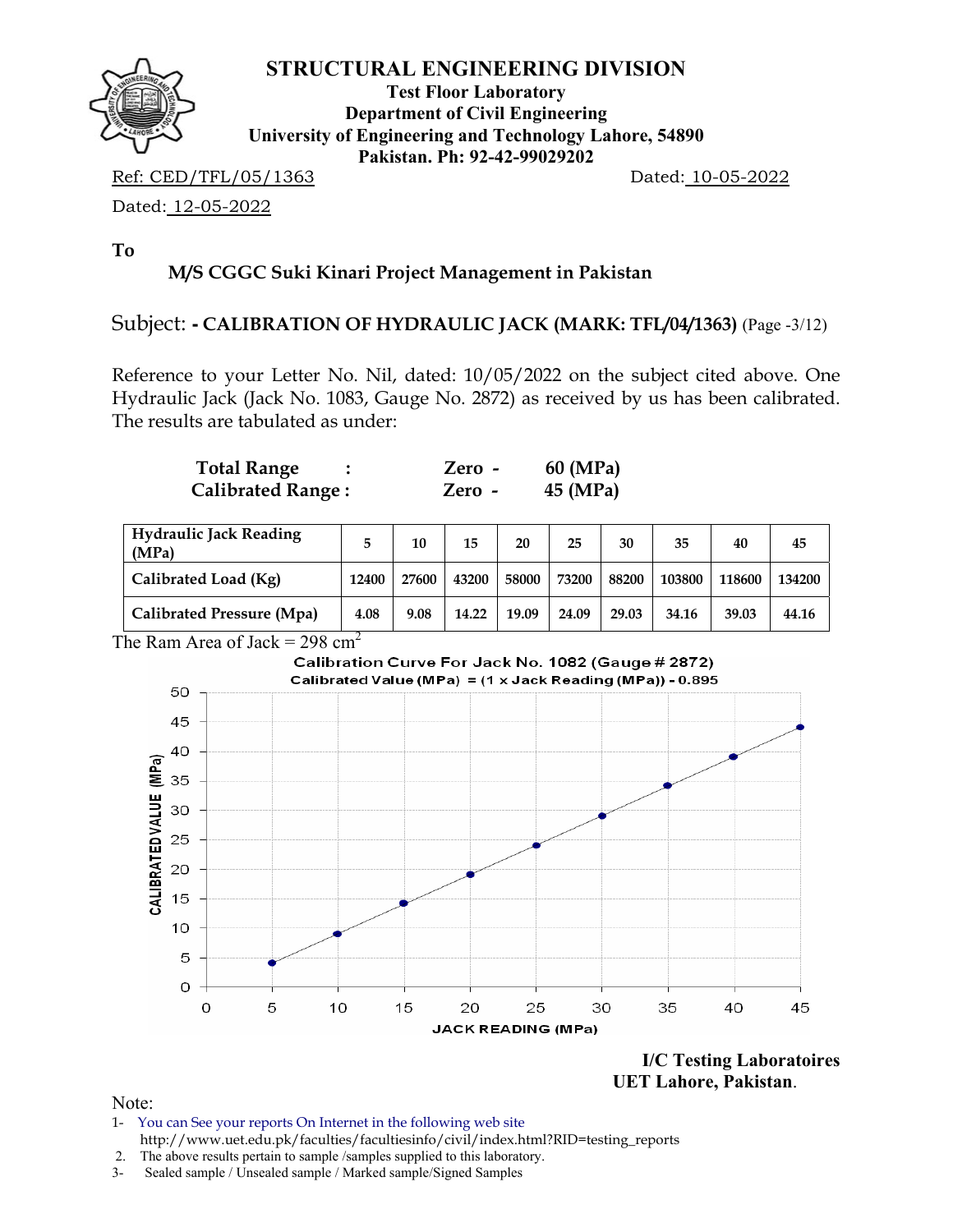

**Test Floor Laboratory Department of Civil Engineering University of Engineering and Technology Lahore, 54890 Pakistan. Ph: 92-42-99029202** 

Ref: CED/TFL/05/1363 Dated: 10-05-2022

Dated: 12-05-2022

**To** 

# **M/S CGGC Suki Kinari Project Management in Pakistan**

#### Subject: **- CALIBRATION OF HYDRAULIC JACK (MARK: TFL/04/1363)** (Page -4/12)

Reference to your Letter No. Nil, dated: 10/05/2022 on the subject cited above. One Hydraulic Jack (Jack No. 1493, Gauge No. 2872) as received by us has been calibrated. The results are tabulated as under:

| <b>Total Range</b>       | Zero - | 60 (MPa) |
|--------------------------|--------|----------|
| <b>Calibrated Range:</b> | Zero - | 45 (MPa) |

| <b>Hydraulic Jack Reading</b><br>(MPa) |       | 10    | 15    | 20    | 25    | 30    | 35     | 40     | 45     |
|----------------------------------------|-------|-------|-------|-------|-------|-------|--------|--------|--------|
| Calibrated Load (Kg)                   | 12400 | 27200 | 43200 | 57600 | 73900 | 88000 | 103400 | 118000 | 133200 |
| Calibrated Pressure (Mpa)              | 4.08  | 8.95  | 14.22 | 18.96 | 24.32 | 28.96 | 34.03  | 38.83  | 43.84  |

The Ram Area of Jack =  $298 \text{ cm}^2$ 



 **UET Lahore, Pakistan**.

- 1- You can See your reports On Internet in the following web site http://www.uet.edu.pk/faculties/facultiesinfo/civil/index.html?RID=testing\_reports
- 2. The above results pertain to sample /samples supplied to this laboratory.
- 3- Sealed sample / Unsealed sample / Marked sample/Signed Samples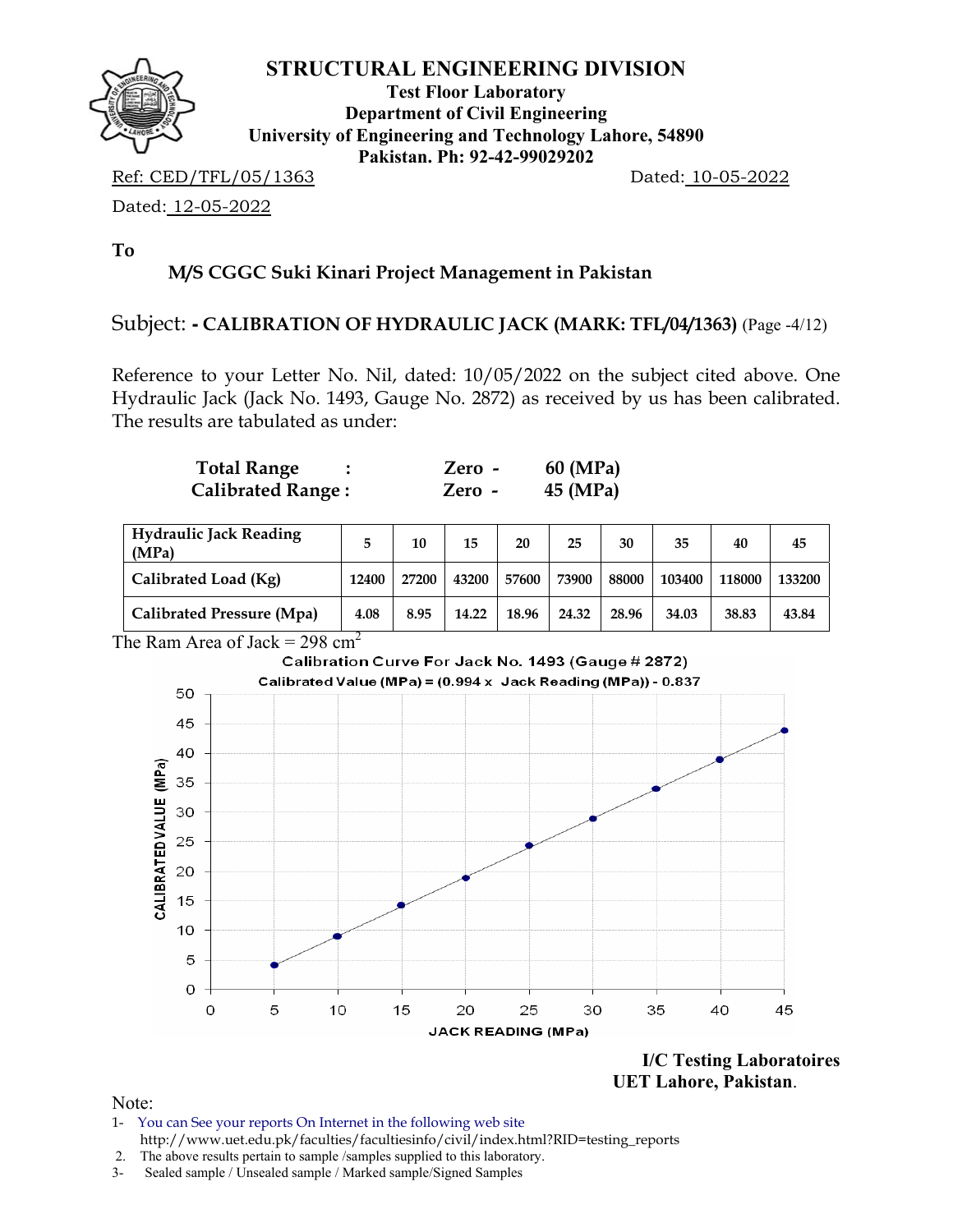

**Test Floor Laboratory Department of Civil Engineering University of Engineering and Technology Lahore, 54890 Pakistan. Ph: 92-42-99029202** 

Ref: CED/TFL/05/1363 Dated: 10-05-2022

Dated: 12-05-2022

**To** 

# **M/S CGGC Suki Kinari Project Management in Pakistan**

#### Subject: **- CALIBRATION OF HYDRAULIC JACK (MARK: TFL/04/1363)** (Page -5/12)

Reference to your Letter No. Nil, dated: 10/05/2022 on the subject cited above. One Hydraulic Jack (Jack No. 1493, Gauge No. 3942) as received by us has been calibrated. The results are tabulated as under:

| <b>Total Range</b>       | $Zero -$ | 60 (MPa) |
|--------------------------|----------|----------|
| <b>Calibrated Range:</b> | Zero -   | 45 (MPa) |

| <b>Hydraulic Jack Reading</b><br>(MPa) |       | 10    | 15    | 20    | 25    | 30    | 35     | 40     | 45     |
|----------------------------------------|-------|-------|-------|-------|-------|-------|--------|--------|--------|
| Calibrated Load (Kg)                   | 15200 | 30400 | 45800 | 60400 | 75800 | 91000 | 106000 | 122000 | 136800 |
| Calibrated Pressure (Mpa)              | 5.00  | 10.00 | 15.07 | 19.88 | 24.95 | 29.95 | 34.88  | 40.15  | 45.02  |

The Ram Area of Jack =  $298 \text{ cm}^2$ 



**I/C Testing Laboratoires UET Lahore, Pakistan**.

- 1- You can See your reports On Internet in the following web site http://www.uet.edu.pk/faculties/facultiesinfo/civil/index.html?RID=testing\_reports
- 2. The above results pertain to sample /samples supplied to this laboratory.
- 3- Sealed sample / Unsealed sample / Marked sample/Signed Samples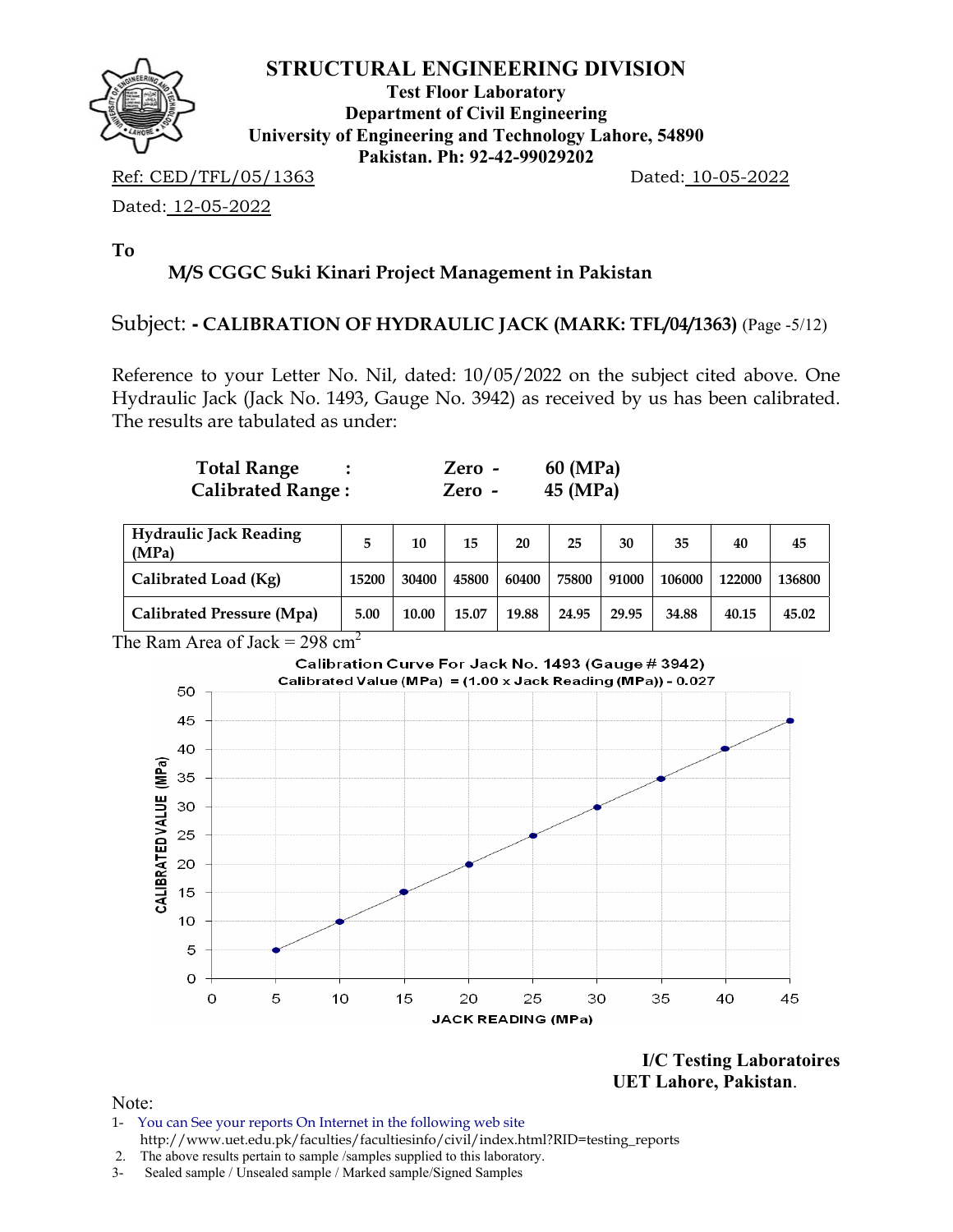

**Test Floor Laboratory Department of Civil Engineering University of Engineering and Technology Lahore, 54890 Pakistan. Ph: 92-42-99029202** 

Ref: CED/TFL/05/1363 Dated: 10-05-2022

Dated: 12-05-2022

**To** 

# **M/S CGGC Suki Kinari Project Management in Pakistan**

#### Subject: **- CALIBRATION OF HYDRAULIC JACK (MARK: TFL/04/1363)** (Page -6/12)

Reference to your Letter No. Nil, dated: 10/05/2022 on the subject cited above. One Hydraulic Jack (Jack No. 1493, Gauge No. 2688)as received by us has been calibrated. The results are tabulated as under:

| <b>Total Range</b>       | $Zero -$ | 60 (MPa) |
|--------------------------|----------|----------|
| <b>Calibrated Range:</b> | Zero -   | 45 (MPa) |

| <b>Hydraulic Jack Reading</b><br>(MPa) |       | 10    | 15    | 20    | 25    | 30    | 35     | 40     | 45     |
|----------------------------------------|-------|-------|-------|-------|-------|-------|--------|--------|--------|
| Calibrated Load (Kg)                   | 13400 | 27600 | 43000 | 57400 | 72400 | 88000 | 103400 | 118200 | 134000 |
| Calibrated Pressure (Mpa)              | 4.41  | 9.08  | 14.15 | 18.89 | 23.83 | 28.96 | 34.03  | 38.90  | 44.10  |

#### The Ram Area of Jack =  $298 \text{ cm}^2$



**I/C Testing Laboratoires UET Lahore, Pakistan**.

- 1- You can See your reports On Internet in the following web site http://www.uet.edu.pk/faculties/facultiesinfo/civil/index.html?RID=testing\_reports
- 2. The above results pertain to sample /samples supplied to this laboratory.
- 3- Sealed sample / Unsealed sample / Marked sample/Signed Samples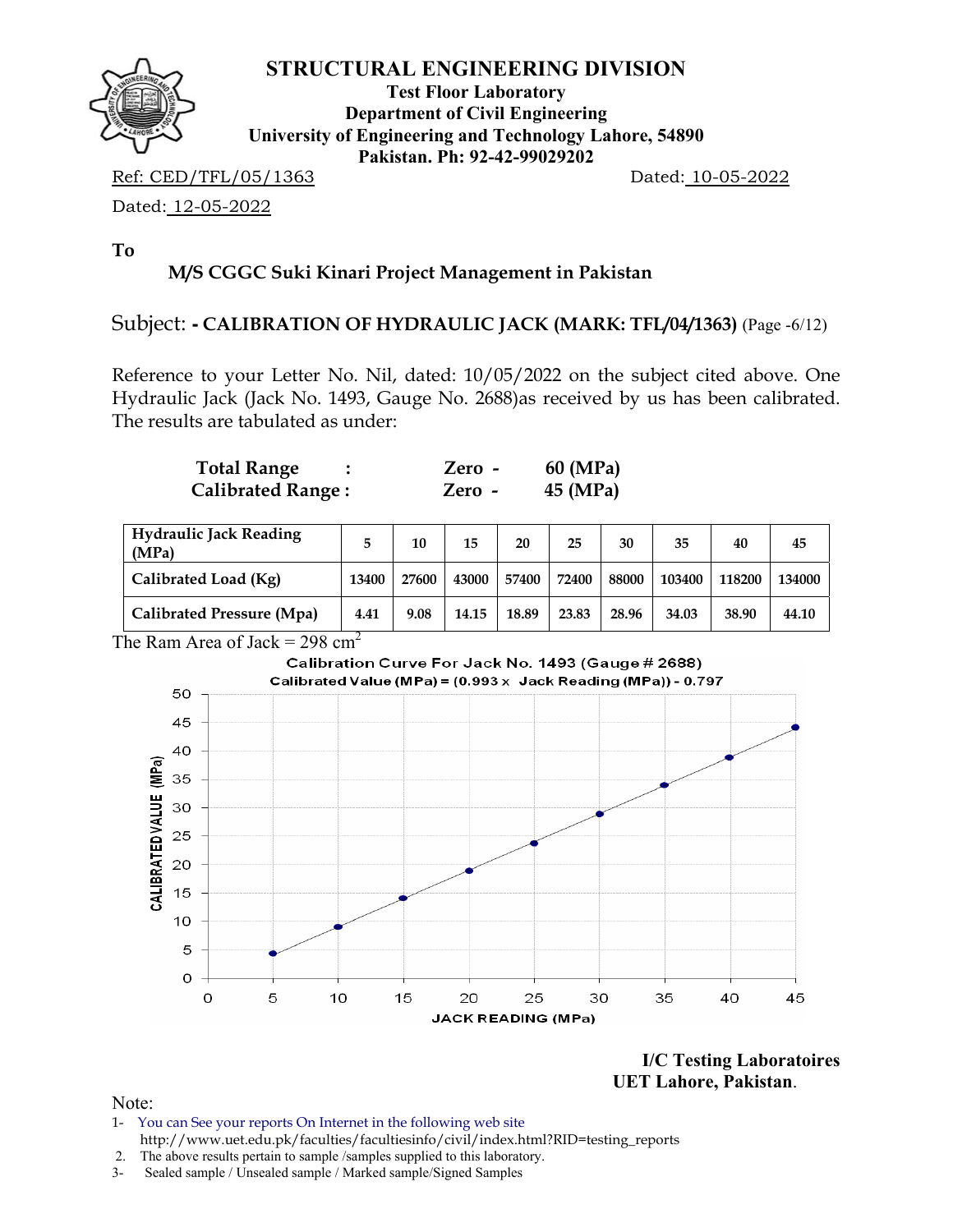

**Test Floor Laboratory Department of Civil Engineering University of Engineering and Technology Lahore, 54890 Pakistan. Ph: 92-42-99029202** 

Ref: CED/TFL/05/1363 Dated: 10-05-2022

Dated: 12-05-2022

**To** 

# **M/S CGGC Suki Kinari Project Management in Pakistan**

#### Subject: **- CALIBRATION OF HYDRAULIC JACK (MARK: TFL/04/1363)** (Page -7/12)

Reference to your Letter No. Nil, dated: 10/05/2022 on the subject cited above. One Hydraulic Jack (Jack No. 17175, Gauge No. 2688) as received by us has been calibrated. The results are tabulated as under:

| <b>Total Range</b>       | $Zero -$ | 60 (MPa) |
|--------------------------|----------|----------|
| <b>Calibrated Range:</b> | Zero -   | 45 (MPa) |

| <b>Hydraulic Jack Reading</b><br>(MPa) |      | 10   | 15    | 20    | 25    | 30    | 35    | 40    | 45    |
|----------------------------------------|------|------|-------|-------|-------|-------|-------|-------|-------|
| Calibrated Load (Kg)                   | 1900 | 4350 | 6750  | 9100  | 11600 | 13900 | 16600 | 18950 | 21400 |
| Calibrated Pressure (Mpa)              | 3.91 | 8.94 | 13.87 | 18.71 | 23.84 | 28.57 | 34.12 | 38.95 | 43.99 |

The Ram Area of Jack =  $47.71 \text{ cm}^2$ 



 **UET Lahore, Pakistan**.

Note:

1- You can See your reports On Internet in the following web site http://www.uet.edu.pk/faculties/facultiesinfo/civil/index.html?RID=testing\_reports

 <sup>2.</sup> The above results pertain to sample /samples supplied to this laboratory.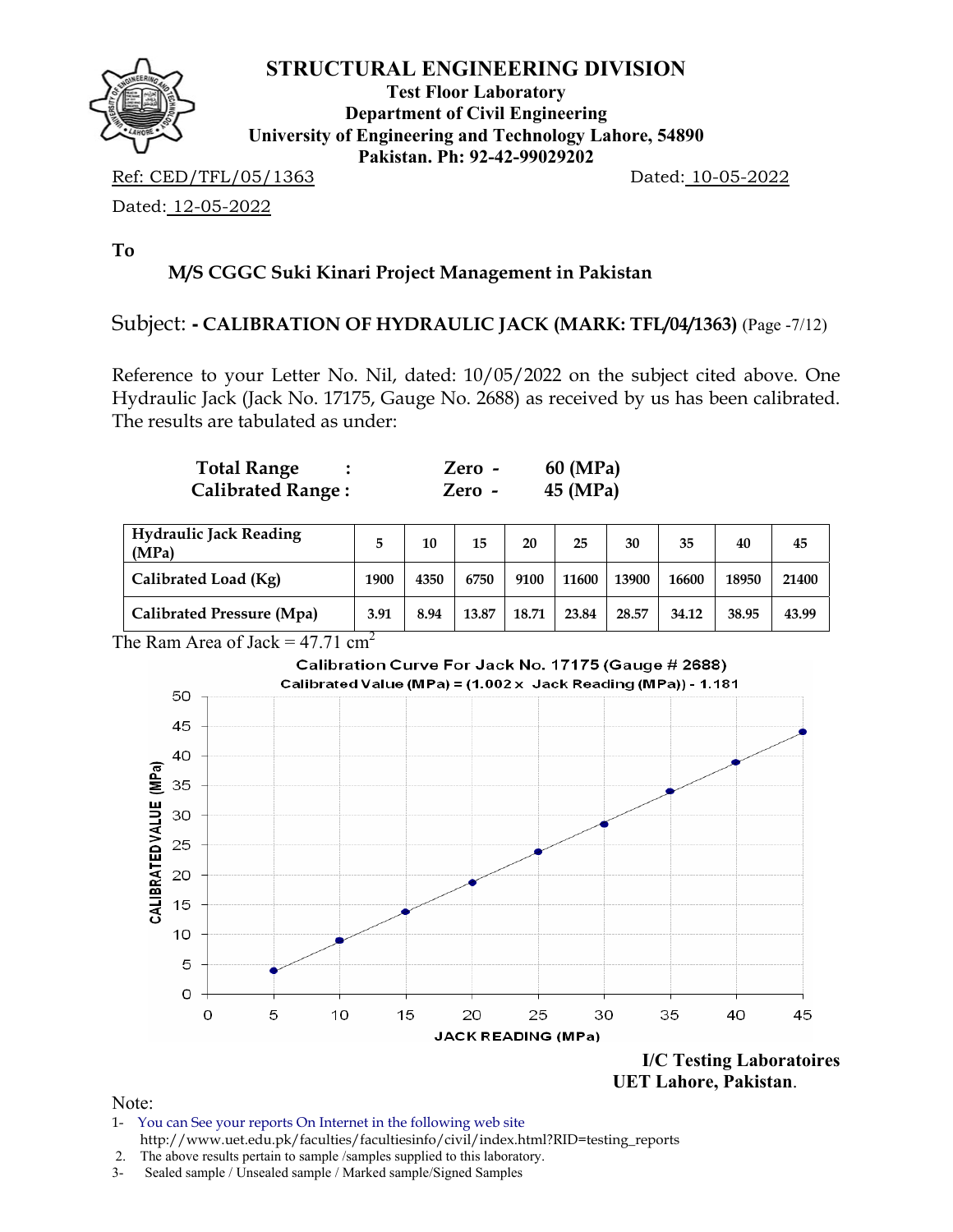

**Test Floor Laboratory Department of Civil Engineering University of Engineering and Technology Lahore, 54890 Pakistan. Ph: 92-42-99029202** 

Ref: CED/TFL/05/1363 Dated: 10-05-2022

Dated: 12-05-2022

**To** 

# **M/S CGGC Suki Kinari Project Management in Pakistan**

#### Subject: **- CALIBRATION OF HYDRAULIC JACK (MARK: TFL/04/1363)** (Page -8/12)

Reference to your Letter No. Nil, dated: 10/05/2022 on the subject cited above. One Hydraulic Jack (Jack No. 17175, Gauge No. 3942) as received by us has been calibrated. The results are tabulated as under:

| <b>Total Range</b>       | $Zero -$ | 60 (MPa) |
|--------------------------|----------|----------|
| <b>Calibrated Range:</b> | Zero -   | 45 (MPa) |

| <b>Hydraulic Jack Reading</b><br>(MPa) |      | 10   | 15    | 20    | 25    | 30    | 35    | 40    | 45    |
|----------------------------------------|------|------|-------|-------|-------|-------|-------|-------|-------|
| Calibrated Load (Kg)                   | 2350 | 4750 | 7200  | 9650  | 12100 | 14500 | 17000 | 19250 | 21850 |
| Calibrated Pressure (Mpa)              | 4.83 | 9.76 | 14.80 | 19.84 | 24.87 | 29.81 | 34.94 | 39.57 | 44.91 |

The Ram Area of Jack =  $47.71 \text{ cm}^2$ 

#### Calibration Curve For Jack No. 17175 (Gauge # 3942) Calibrated Value (MPa) = (1 x Jack Reading (MPa)) - 0.185



 **UET Lahore, Pakistan**.

Note:

1- You can See your reports On Internet in the following web site http://www.uet.edu.pk/faculties/facultiesinfo/civil/index.html?RID=testing\_reports

 <sup>2.</sup> The above results pertain to sample /samples supplied to this laboratory.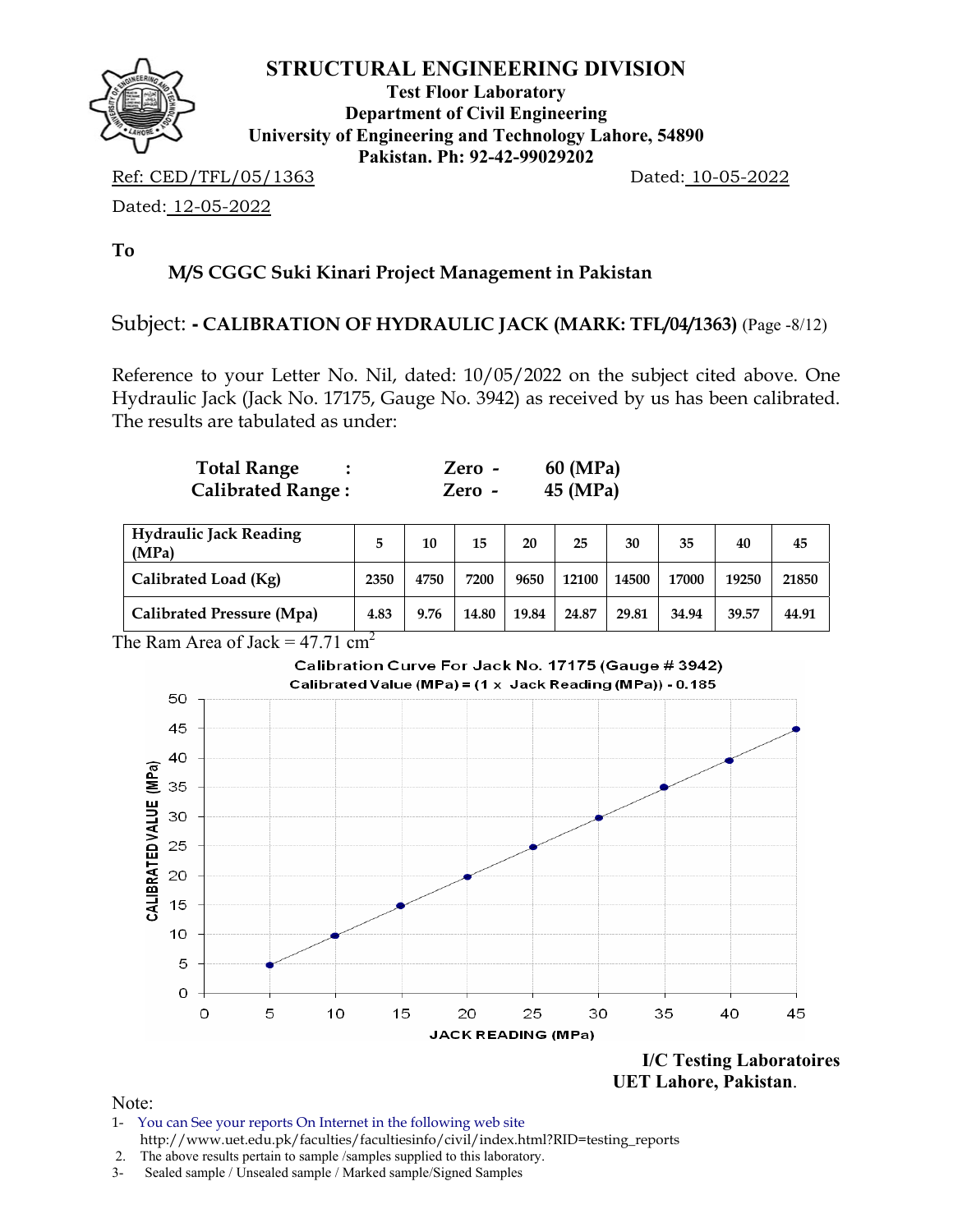

**Test Floor Laboratory Department of Civil Engineering University of Engineering and Technology Lahore, 54890 Pakistan. Ph: 92-42-99029202** 

Ref: CED/TFL/05/1363 Dated: 10-05-2022

Dated: 12-05-2022

**To** 

# **M/S CGGC Suki Kinari Project Management in Pakistan**

#### Subject: **- CALIBRATION OF HYDRAULIC JACK (MARK: TFL/04/1363)** (Page -9/12)

Reference to your Letter No. Nil, dated: 10/05/2022 on the subject cited above. One Hydraulic Jack (Jack No. 17175, Gauge No. 2872) as received by us has been calibrated. The results are tabulated as under:

| <b>Total Range</b>       | Zero - | 60 (MPa) |
|--------------------------|--------|----------|
| <b>Calibrated Range:</b> | Zero - | 45 (MPa) |

| <b>Hydraulic Jack Reading</b><br>(MPa) |      | 10   | 15    | 20    | 25    | 30    | 35    | 40    | 45    |
|----------------------------------------|------|------|-------|-------|-------|-------|-------|-------|-------|
| Calibrated Load (Kg)                   | 2100 | 4450 | 6950  | 9300  | 11850 | 14300 | 16700 | 19000 | 21500 |
| Calibrated Pressure (Mpa)              | 4.32 | 9.15 | 14.29 | 19.12 | 24.36 | 29.39 | 34.33 | 39.06 | 44.19 |

## The Ram Area of Jack =  $47.71 \text{ cm}^2$



 **UET Lahore, Pakistan**.

- 1- You can See your reports On Internet in the following web site http://www.uet.edu.pk/faculties/facultiesinfo/civil/index.html?RID=testing\_reports
- 2. The above results pertain to sample /samples supplied to this laboratory.
- 3- Sealed sample / Unsealed sample / Marked sample/Signed Samples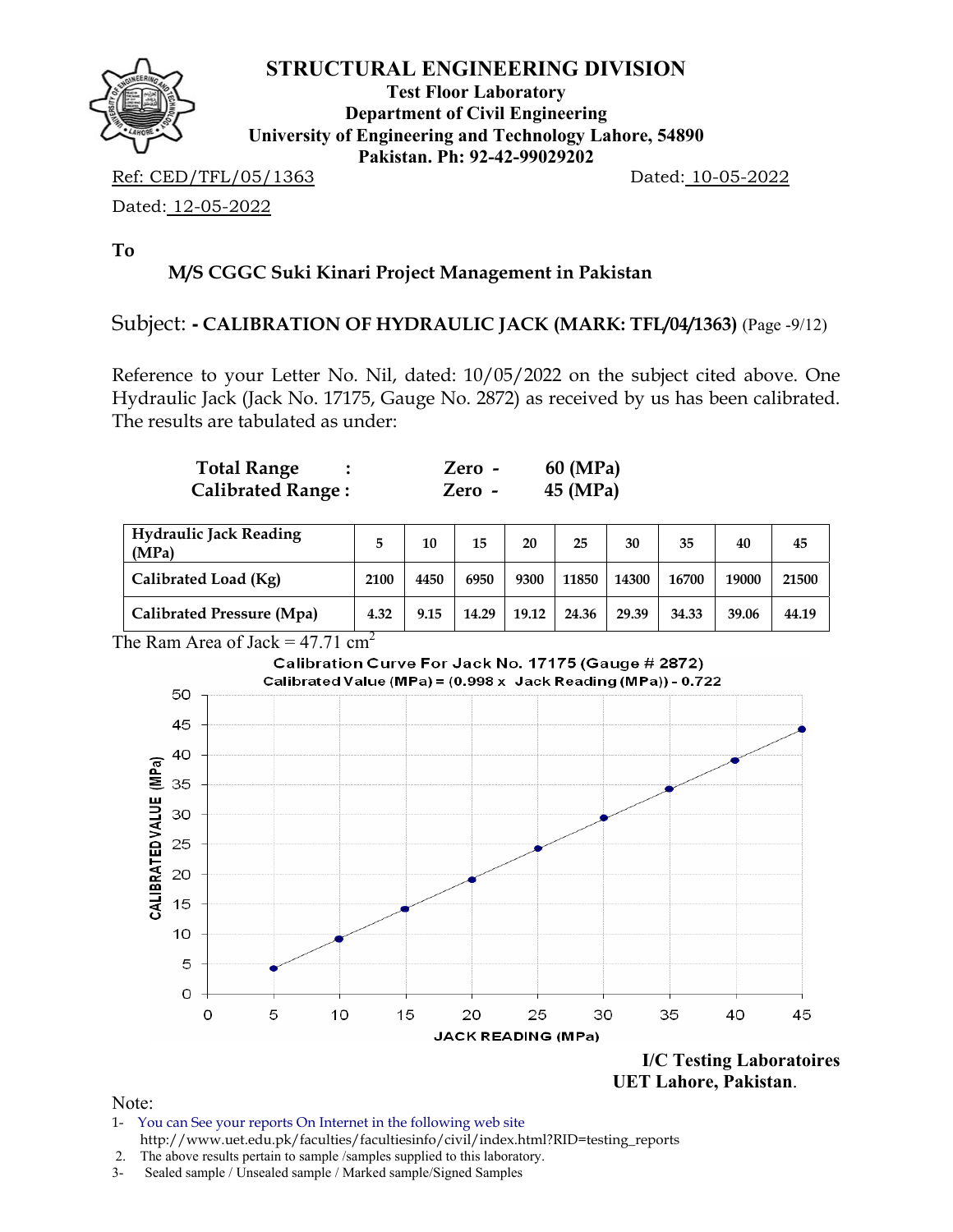

**Test Floor Laboratory Department of Civil Engineering University of Engineering and Technology Lahore, 54890 Pakistan. Ph: 92-42-99029202** 

Ref: CED/TFL/05/1363 Dated: 10-05-2022

Dated: 12-05-2022

**To** 

# **M/S CGGC Suki Kinari Project Management in Pakistan**

#### Subject: **- CALIBRATION OF HYDRAULIC JACK (MARK: TFL/04/1363)** (Page -10/12)

Reference to your Letter No. Nil, dated: 10/05/2022 on the subject cited above. One Hydraulic Jack (Jack No. 18128, Gauge No. 2872) as received by us has been calibrated. The results are tabulated as under:

| <b>Total Range</b>       | Zero - | 60 (MPa) |
|--------------------------|--------|----------|
| <b>Calibrated Range:</b> | Zero - | 45 (MPa) |

| <b>Hydraulic Jack Reading</b><br>(MPa) |      | 10   | 15    | 20    | 25    | 30    | 35    | 40    | 45    |
|----------------------------------------|------|------|-------|-------|-------|-------|-------|-------|-------|
| Calibrated Load (Kg)                   | 2050 | 4450 | 6900  | 9450  | 11800 | 14350 | 16650 | 19150 | 21600 |
| Calibrated Pressure (Mpa)              | 4.21 | 9.15 | 14.18 | 19.42 | 24.26 | 29.50 | 34.22 | 39.36 | 44.40 |

The Ram Area of Jack =  $47.71 \text{ cm}^2$ 



**I/C Testing Laboratoires UET Lahore, Pakistan**.

- 1- You can See your reports On Internet in the following web site http://www.uet.edu.pk/faculties/facultiesinfo/civil/index.html?RID=testing\_reports
- 2. The above results pertain to sample /samples supplied to this laboratory.
- 3- Sealed sample / Unsealed sample / Marked sample/Signed Samples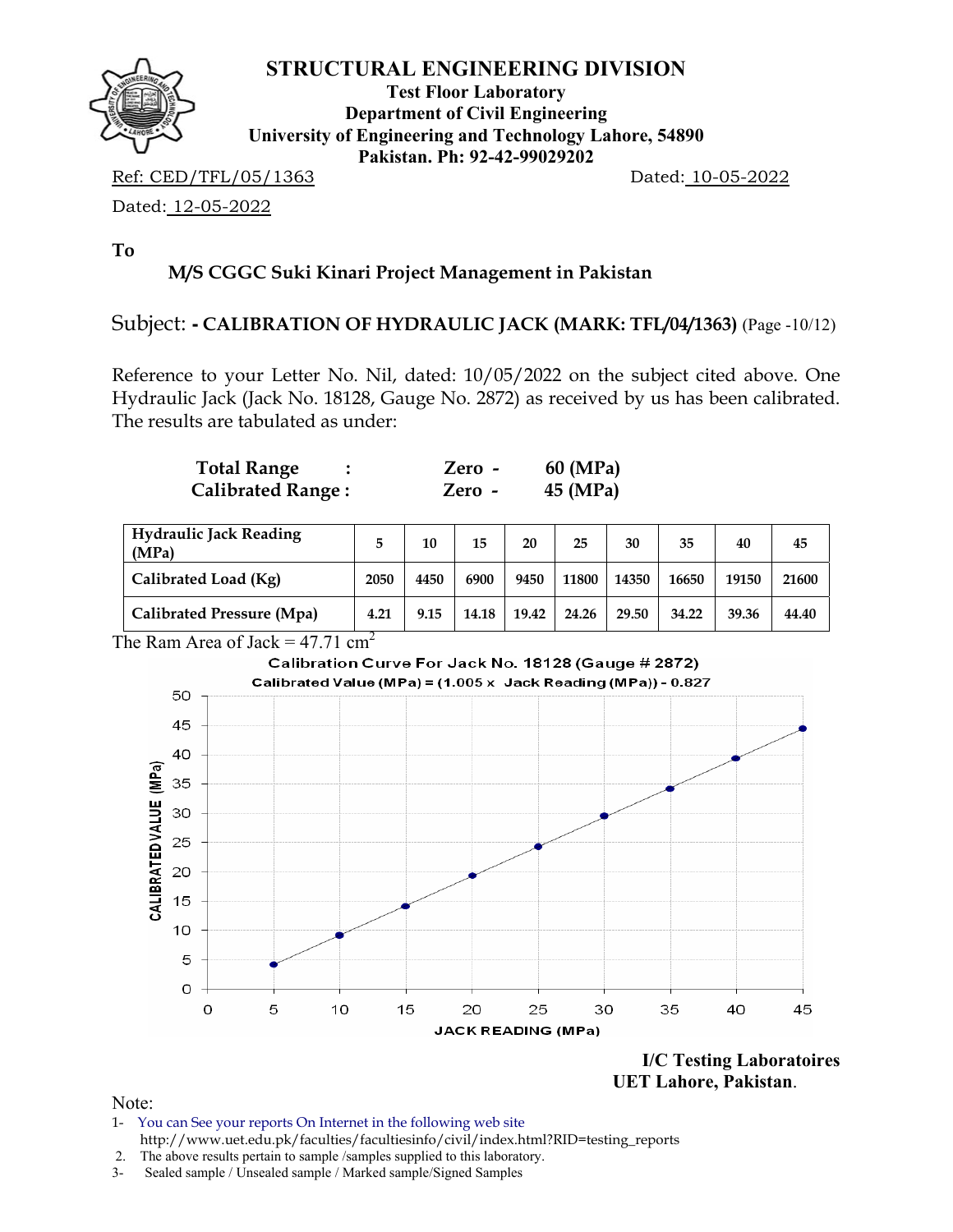

**Test Floor Laboratory Department of Civil Engineering University of Engineering and Technology Lahore, 54890 Pakistan. Ph: 92-42-99029202** 

Ref: CED/TFL/05/1363 Dated: 10-05-2022

Dated: 12-05-2022

**To** 

# **M/S CGGC Suki Kinari Project Management in Pakistan**

#### Subject: **- CALIBRATION OF HYDRAULIC JACK (MARK: TFL/04/1363)** (Page -11/12)

Reference to your Letter No. Nil, dated: 10/05/2022 on the subject cited above. One Hydraulic Jack (Jack No. 18128, Gauge No. 3942) as received by us has been calibrated. The results are tabulated as under:

| <b>Total Range</b>       | Zero - | 60 (MPa) |
|--------------------------|--------|----------|
| <b>Calibrated Range:</b> | Zero - | 45 (MPa) |

| <b>Hydraulic Jack Reading</b><br>(MPa) |      | 10   | 15    | 20    | 25    | 30    | 35    | 40    | 45    |
|----------------------------------------|------|------|-------|-------|-------|-------|-------|-------|-------|
| Calibrated Load (Kg)                   | 2450 | 4800 | 7250  | 9700  | 12200 | 14500 | 17100 | 19500 | 21800 |
| Calibrated Pressure (Mpa)              | 5.04 | 9.87 | 14.90 | 19.94 | 25.08 | 29.81 | 35.15 | 40.08 | 44.81 |

The Ram Area of Jack =  $47.71 \text{ cm}^2$ 



 **UET Lahore, Pakistan**.

- 1- You can See your reports On Internet in the following web site http://www.uet.edu.pk/faculties/facultiesinfo/civil/index.html?RID=testing\_reports
- 2. The above results pertain to sample /samples supplied to this laboratory.
- 3- Sealed sample / Unsealed sample / Marked sample/Signed Samples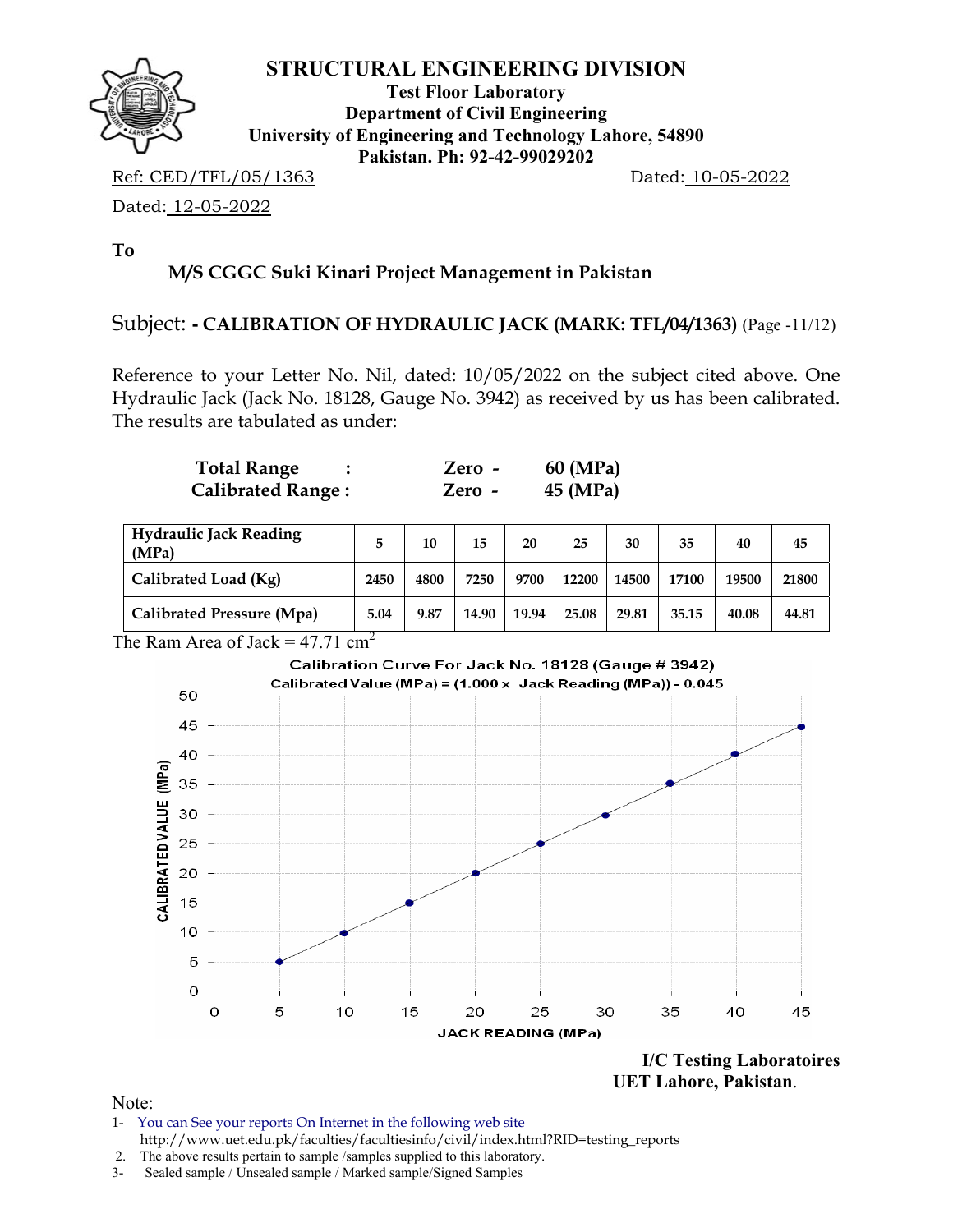

**Test Floor Laboratory Department of Civil Engineering University of Engineering and Technology Lahore, 54890 Pakistan. Ph: 92-42-99029202** 

Ref: CED/TFL/05/1363 Dated: 10-05-2022

Dated: 12-05-2022

**To** 

# **M/S CGGC Suki Kinari Project Management in Pakistan**

#### Subject: **- CALIBRATION OF HYDRAULIC JACK (MARK: TFL/04/1363)** (Page -12/12)

Reference to your Letter No. Nil, dated: 10/05/2022 on the subject cited above. One Hydraulic Jack (Jack No. 18128, Gauge No. 2688) as received by us has been calibrated. The results are tabulated as under:

| <b>Total Range</b>       | $Zero -$ | 60 (MPa) |
|--------------------------|----------|----------|
| <b>Calibrated Range:</b> | Zero -   | 45 (MPa) |

| <b>Hydraulic Jack Reading</b><br>(MPa) |      | 10   | 15    | 20    | 25    | 30    | 35    | 40    | 45    |
|----------------------------------------|------|------|-------|-------|-------|-------|-------|-------|-------|
| Calibrated Load (Kg)                   | 2050 | 4300 | 6750  | 9100  | 11650 | 14000 | 16500 | 18950 | 21350 |
| Calibrated Pressure (Mpa)              | 4.21 | 8.84 | 13.87 | 18.71 | 23.95 | 28.78 | 33.92 | 38.95 | 43.89 |



**I/C Testing Laboratoires UET Lahore, Pakistan**.

- 1- You can See your reports On Internet in the following web site http://www.uet.edu.pk/faculties/facultiesinfo/civil/index.html?RID=testing\_reports
- 2. The above results pertain to sample /samples supplied to this laboratory.
- 3- Sealed sample / Unsealed sample / Marked sample/Signed Samples